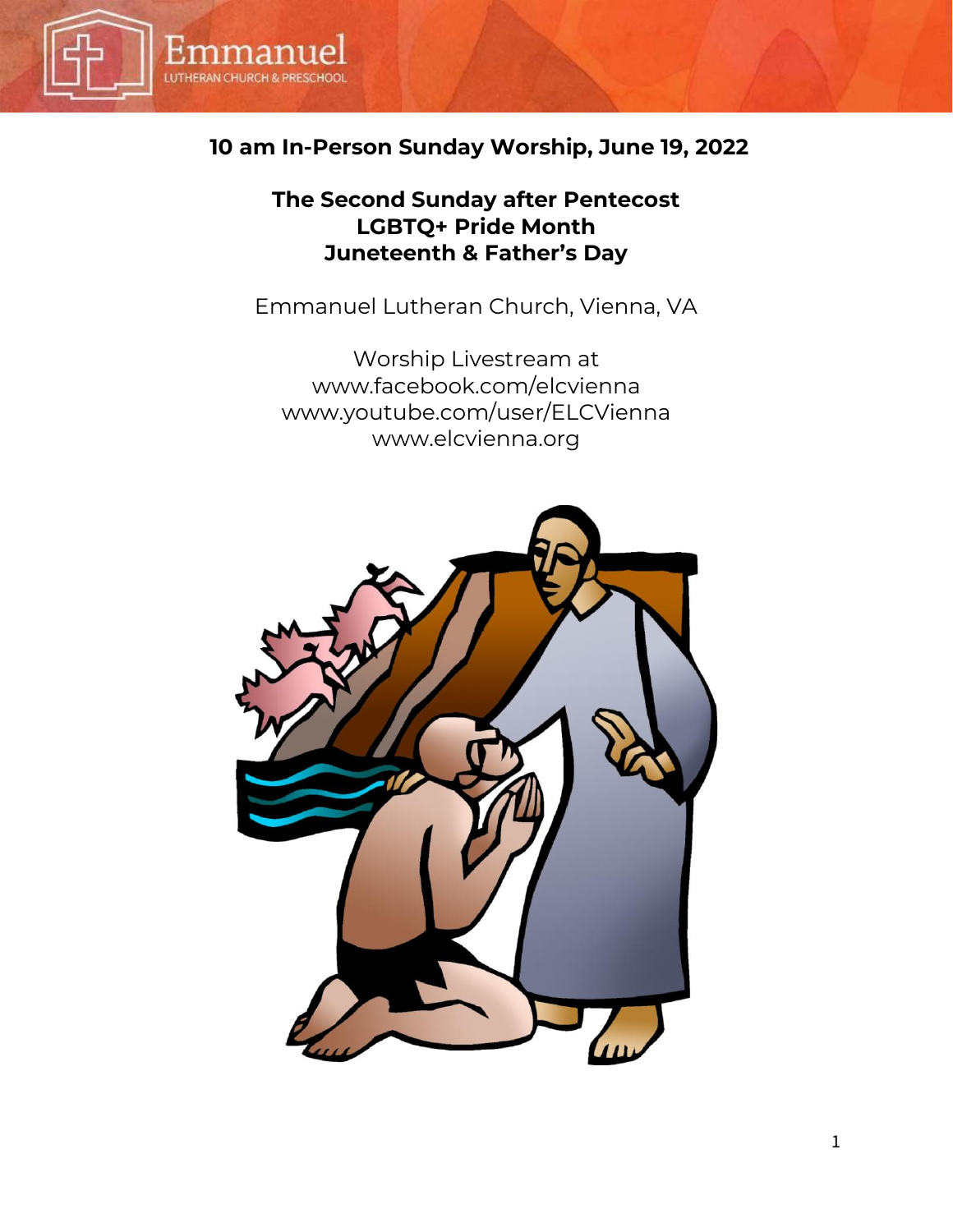

# **Gathering: The Holy Spirit Gathers Us in Worship**

### **Welcome & Announcements**

## **A Prayer of Blessing for Fathers**

Pastor: Loving God, you hear the cries of those who celebrate and those who grieve on this Father's Day. Nurture mutual love and tender care in all relationships. Comfort those for whom this day brings pain, sadness, or longing. We pray your blessings upon all fathers and all those in fatherly roles in people's lives this day and always. In Jesus' name, we pray. **All: Amen.** 

### **Invocation**

Pastor: In this holy season after Pentecost, we are gathered in worship in the name of the Father,  $\pm$  the Son, and the Holy Spirit. **All: Amen.**

# **Opening Song\***

Let the Praises Ring CCLI Song # 3685747. Lincoln Brewster.

Verse 1 O Lord my God in You I put my trust O Lord my God in You I put my hope

O Lord my God in You I put my trust O Lord my God in You I put my hope

### Chorus

In You in You I find my peace In You in You I find my strength In You I live and move and breathe Let everything I say and do Be founded by my faith in You I lift up holy hands and sing Let the praises ring

Verse 2 O Lord my God to You I give my hands O Lord my God to You I give my feet O Lord my God to You I give my everything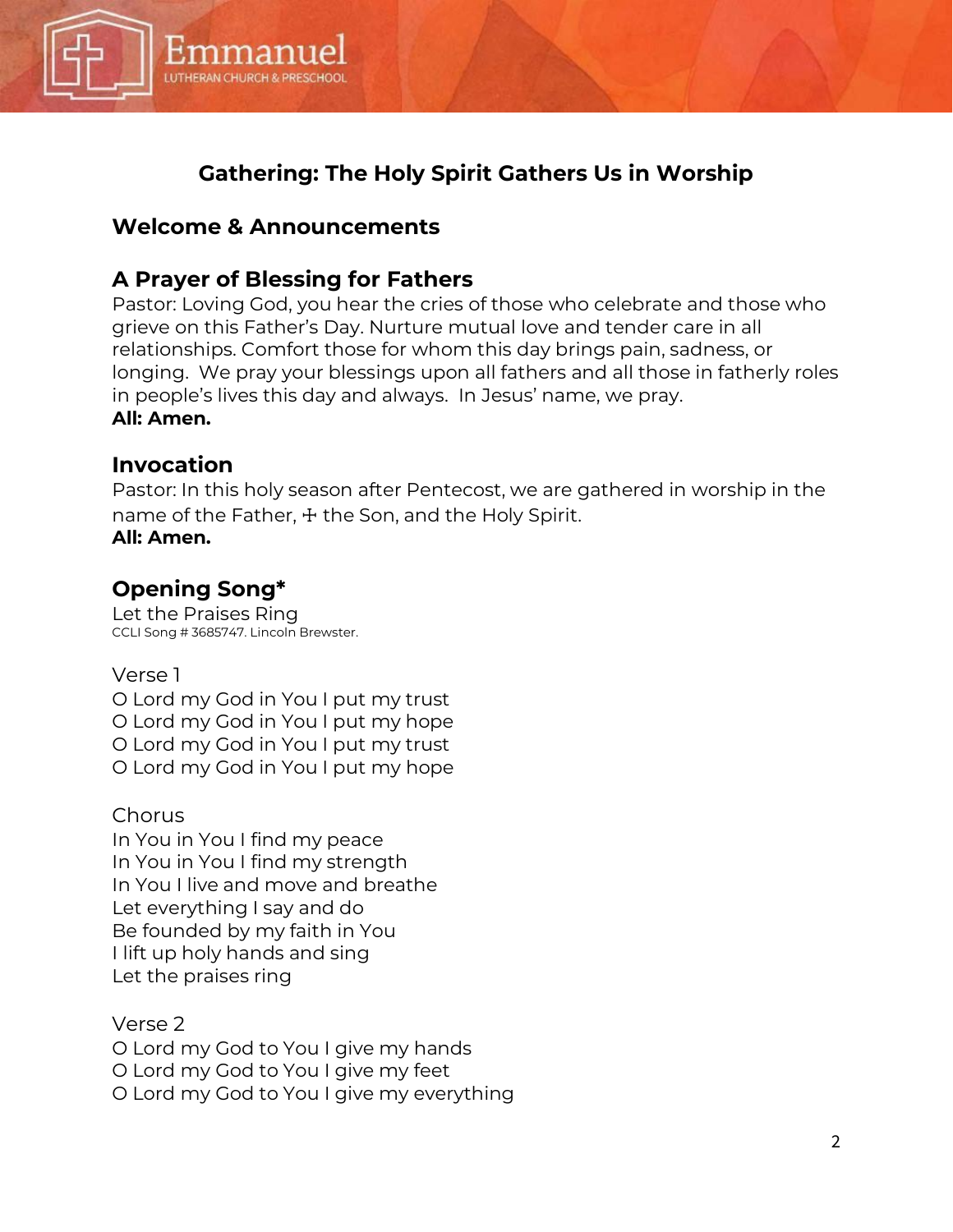

O Lord my God to You I give my life Chorus In You in You I find my peace In You in You I find my strength In You I live and move and breathe Let everything I say and do Be founded by my faith in You I lift up holy hands and sing Let the praises ring

# **Confession and Forgiveness**

All may make the sign of the cross, the sign marked at baptism, as the presiding minister begins.

Pastor: Blessed be the holy Trinity,  $+$  one God, whose steadfast love endures forever.

#### **All: Amen.**

Pastor: Let us confess our sin in the presence of God and of one another.

#### Pastor: Merciful God,

**All: we confess that we have not followed your path but have chosen our own way. Instead of putting others before ourselves, we long to take the best seats at the table. When met by those in need, we have too often passed by on the other side. Set us again on the path of life. Save us from ourselves and free us to love our neighbors. Amen.** 

Pastor: Hear the good news! God delights in granting pardon and mercy. In the name of  $\pm$  Jesus Christ, your sins are forgiven. You are free to love as God loves.

**All: Amen.** 

# **Special Music\***

Faithfulness CCLI Song # 7071170. Jacob Sooter | Matt Maher | Stephen McWhirter.

Verse 1 In the breakers that storm my faith God my Rock and God my Hope You will prevail You're the constant in a sea of change What You've done and what You've said Will never fade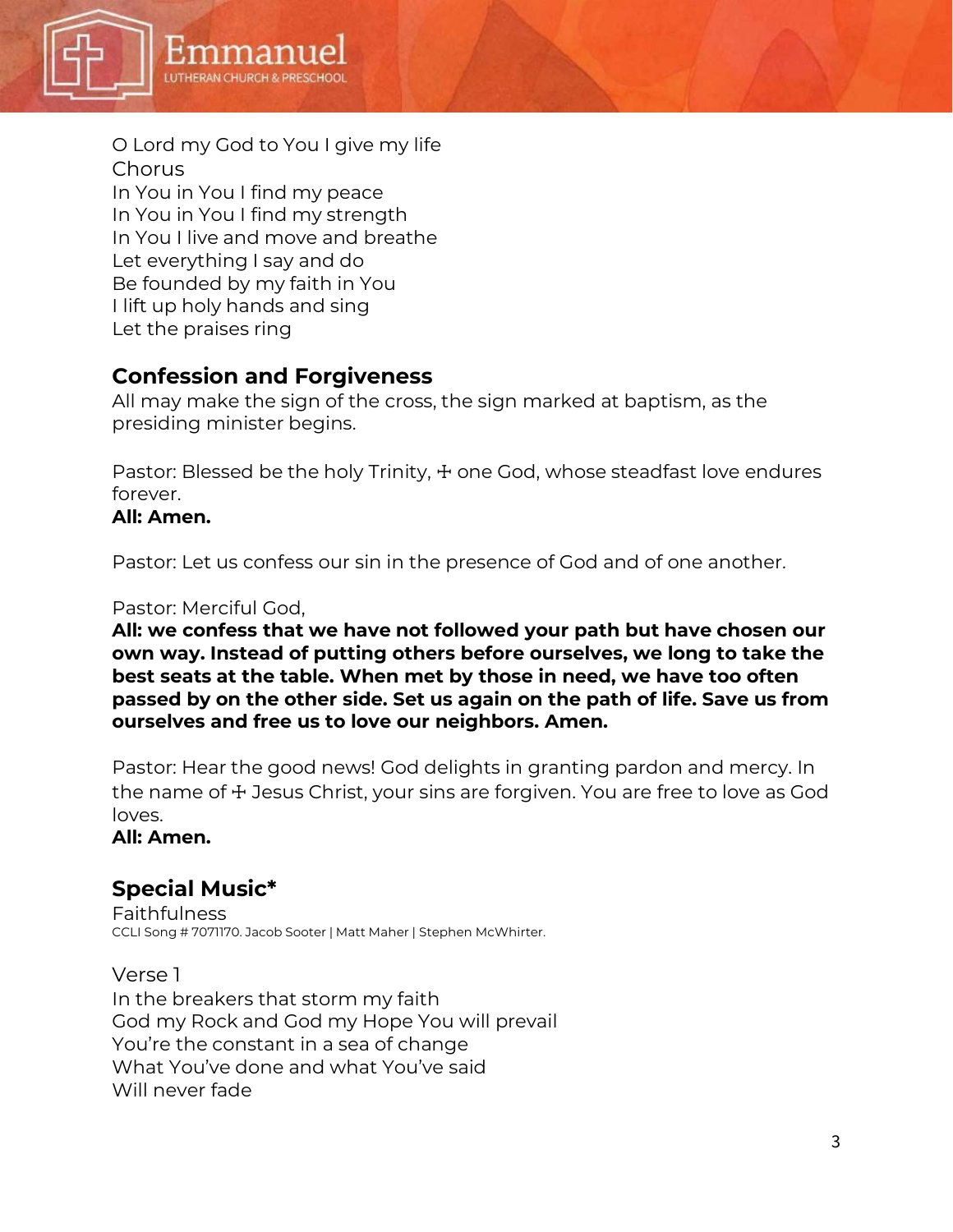

Chorus Great is Your Faithfulness Great is Your Faithfulness Always and forever Always and forever

Verse 2 There are memories that seize my heart But they will never steal or tear our love apart There are victories yet to come They are certain as the rising of the sun

Bridge From age to age the same Your mercy never changes Your joy it is my strength Your goodness never changes

## **Word: God Speaks to Us in Scriptures and Prayer**

### **Children's Message**

Blessing Our Vacation Bible School Youth and Leaders

## **Gospel Acclamation\***

The Spirit of the Lord CCLI Song # 759752. Billy Funk.

Chorus The Spirit of the Lord Is great and mighty The Spirit of the Lord Is my victory The Spirit of the Lord Is great and mighty Great and mighty in me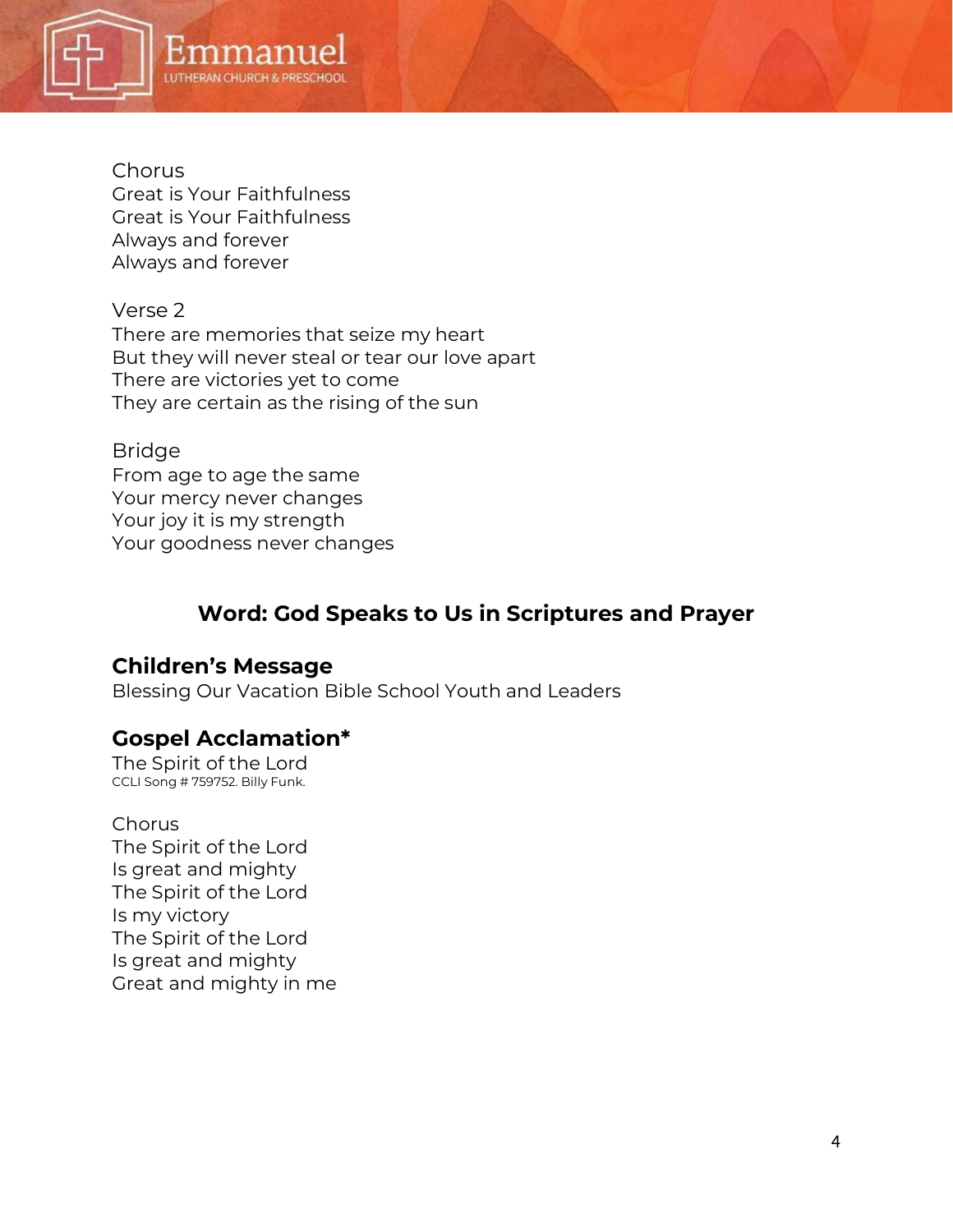

## **Gospel: Luke 8:26-39**

*Jesus' mission includes foreigners and his authority extends to the casting out of demons. Some who witness Jesus' work are seized with confusion and fear, but the man who was healed is commissioned to give testimony to God's mercy and power.*

Pastor: The good news of Jesus Christ according to the gospel of Luke the eighth chapter.

### **All: Glory to you, O Lord!**

Pastor: 26Then [Jesus and his disciples] arrived at the country of the Gerasenes, which is opposite Galilee. <sup>27</sup>As he stepped out on land, a man of the city who had demons met him. For a long time he had worn no clothes, and he did not live in a house but in the tombs. <sup>28</sup>When he saw Jesus, he fell down before him and shouted at the top of his voice, "What have you to do with me, Jesus, Son of the Most High God? I beg you, do not torment me"— <sup>29</sup>for Jesus had commanded the unclean spirit to come out of the man. (For many times it had seized him; he was kept under guard and bound with chains and shackles, but he would break the bonds and be driven by the demon into the wilds.) <sup>30</sup> Jesus then asked him, "What is your name?" He said, "Legion"; for many demons had entered him. <sup>31</sup>They begged him not to order them to go back into the abyss.

<sup>32</sup>Now there on the hillside a large herd of swine was feeding; and the demons begged Jesus to let them enter these. So he gave them permission. <sup>33</sup>Then the demons came out of the man and entered the swine, and the herd rushed down the steep bank into the lake and was drowned.

<sup>34</sup>When the swineherds saw what had happened, they ran off and told it in the city and in the country.<sup>35</sup>Then people came out to see what had happened, and when they came to Jesus, they found the man from whom the demons had gone sitting at the feet of Jesus, clothed and in his right mind. And they were afraid. <sup>36</sup>Those who had seen it told them how the one who had been possessed by demons had been healed. <sup>37</sup>Then all the people of the surrounding country of the Gerasenes asked Jesus to leave them; for they were seized with great fear. So he got into the boat and returned. <sup>38</sup>The man from whom the demons had gone begged that he might be with him; but Jesus sent him away, saying, <sup>39</sup> Return to your home, and declare how much God has done for you." So he went away, proclaiming throughout the city how much Jesus had done for him.

Pastor: The gospel of the Lord! **All: Praise to you, O Christ!**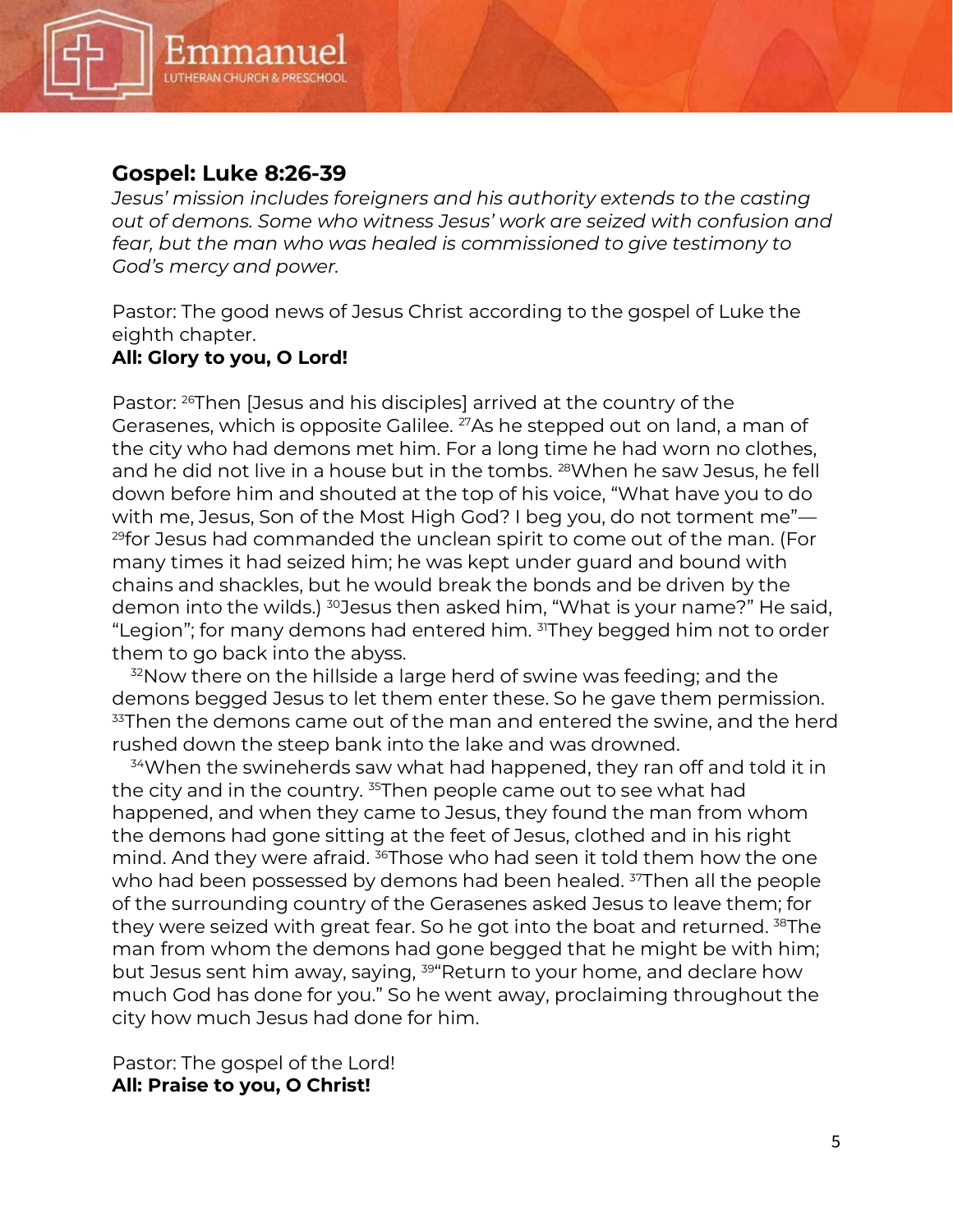

## **Message**

"Jesus Sent" based upon Luke 8:26-39 by Pastor Tony Prinsen

## **Hymn of the Day\***

Healer of Our Every III and the state of the state of the state of the state of the state of the state of the state of the state of the state of the state of the state of the state of the state of the state of the state of Onelicense.org #00115. Text: Marty Haugen, b. 1950

Refrain Healer of our ev'ry ill, light of each tomorrow, give us peace beyond our fear, and hope beyond our sorrow.

- 1 You who know our fears and sadness, grace us with your peace and gladness; Spirit of all comfort, fill our hearts. Refrain
- 2 In the pain and joy beholding how your grace is still unfolding, give us all your vision, God of love. Refrain
- 3 Give us strength to love each other, ev'ry sister, ev'ry brother; Spirit of all kindness, be our guide. Refrain
- 4 You who know each thought and feeling, teach us all your way of healing; Spirit of compassion, fill each heart. Refrain

# **Apostles' Creed**

Pastor: We confess our common faith in the words of the Apostles' Creed.

**All: I believe in God, the Father almighty, creator of heaven and earth. I believe in Jesus Christ, God's only Son, our Lord, who was conceived by the Holy Spirit, born of the virgin Mary, suffered under Pontius Pilate, was crucified, died, and was buried; he descended to the dead. On the third day he rose again; he ascended into heaven, he is seated at the right hand of the Father,**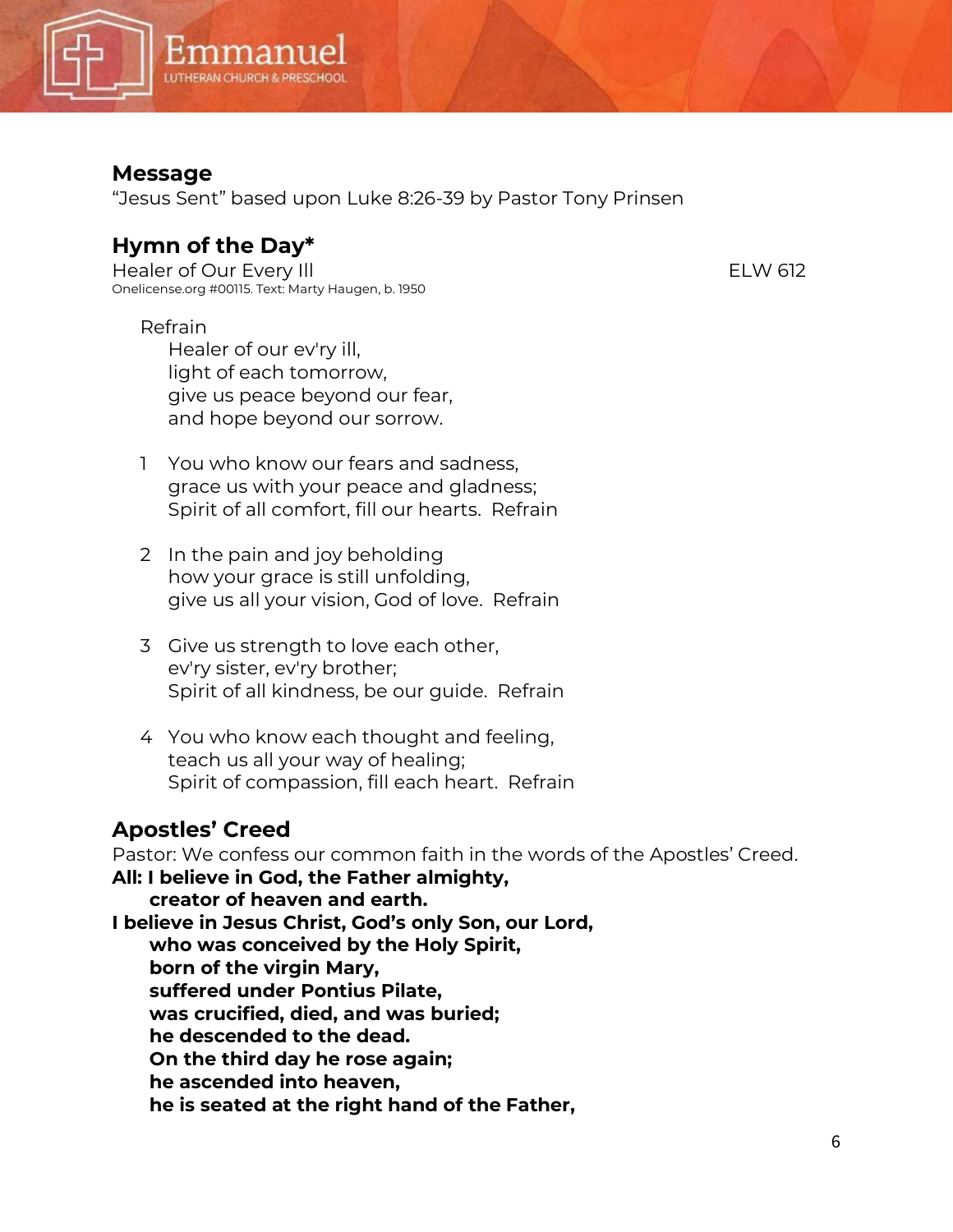

**and he will come to judge the living and the dead. I believe in the Holy Spirit, the holy catholic church, the communion of saints, the forgiveness of sins, the resurrection of the body, and the life everlasting. Amen.**

### **Prayers of Intercession**

Pastor: United in Christ and guided by the Spirit, we pray for the church, creation, and all in need.

Pastor: Holy God, equip your church that we all may proclaim throughout the world how much you have done for us by sharing our faith in your Son, Jesus Christ. God of grace,

#### **All: hear our prayer.**

Pastor: Creator God, Restore places where land, air, and waterways have been harmed. Guide us to develop and implement sources of energy and food production that do not destroy the earth. God of grace,

#### **All: hear our prayer.**

Leader: Life-giving God, we pray for LGBTQ+ people, enliven us by your Spirit to speak and act in love, and to learn how to recognize the kinship between our souls. God of grace,

#### **All: hear our prayer.**

Pastor: Righteous God, on this Juneteenth observance, guide us continually toward the end of oppression in all its forms, especially white supremacy. Bring true freedom and human flourishing to all your beloved children. God of grace,

#### **All: hear our prayer.**

Pastor: Healing God, come to the aid of all who are in need. We pray for… we pray for peace in Ukraine. God of grace,

#### **All: hear our prayer.**

Pastor: Eternal God, we give thanks for the faithful departed whose lives proclaimed all you had done for them. At the last, unite us with them as we make our home in you. God of grace,

#### **All: hear our prayer.**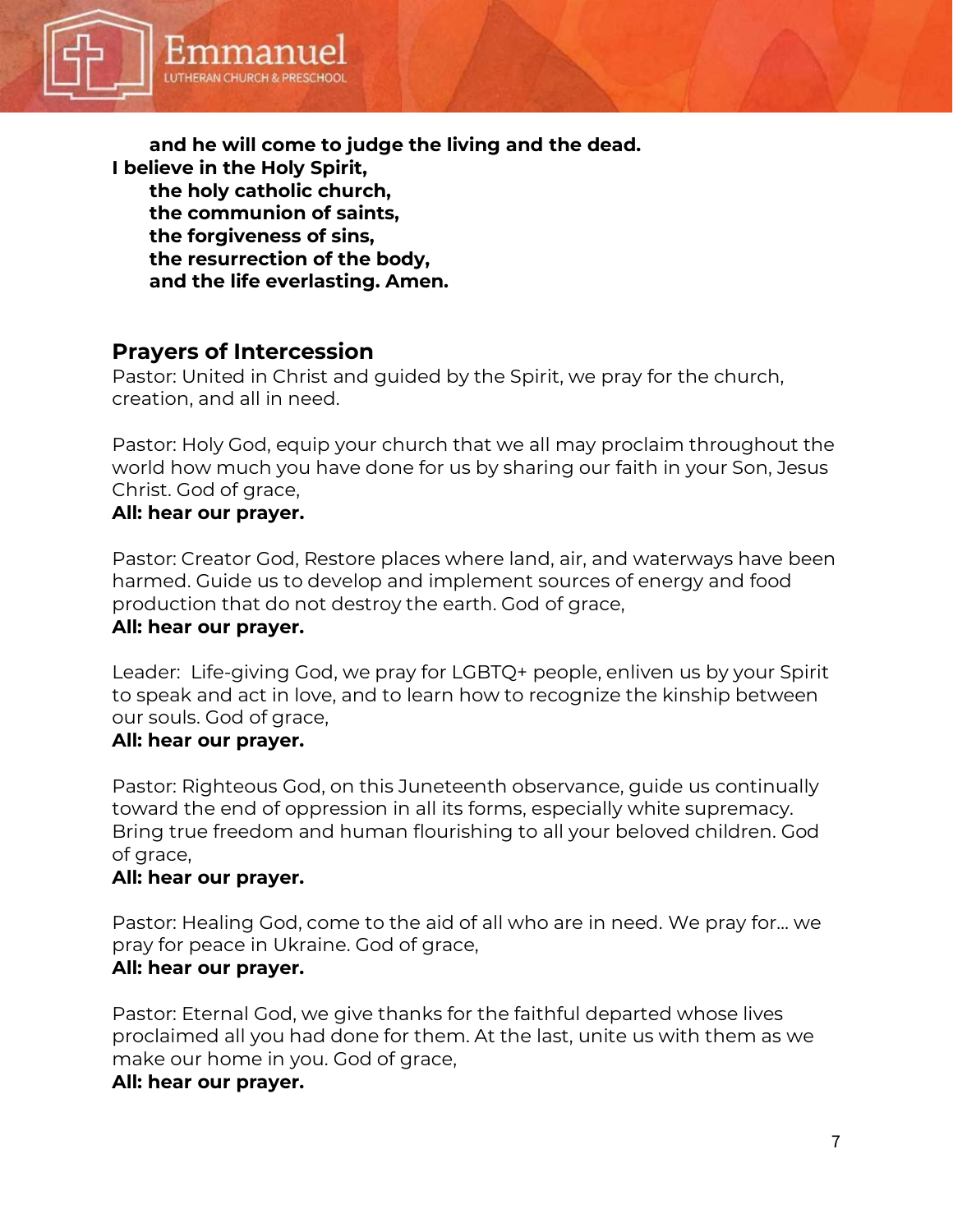

Pastor: God of every time and place, in Jesus' name and filled with your Holy Spirit, we entrust these spoken prayers and those in our hearts into your holy keeping.

**All: Amen.** 

### **Peace**

Pastor: May the peace of the Risen Lord be with you always! **All: And also with you.** 

## **Offering**

Offerings in support of our mission and ministry can be made at [www.elcvienna.org/give](http://www.elcvienna.org/give) or mailed into the church. For those joining us on Facebook, we encourage you to share the peace and greetings in the chat section. For those worshipping with us in-person, please make your offering as you exit the sanctuary at the end of the service. Every gift matters!!

## **Offering Music**

All My Hope CCLI Song # 7068805. David Crowder | Ed Cash.

Verse 1 I've been held by the Savior I've felt fire from above I've been down to the river I ain't the same a prodigal returned

Chorus All my hope is in Jesus Thank God that yesterday's gone (Yes) All my sins are forgiven (Oh I've) I've been washed by the blood (Come on and sing)

Verse 2 I'm no stranger to prison I've worn shackles and chains But I've been freed and forgiven And I'm not going back I'll never be the same That's why I sing

Bridge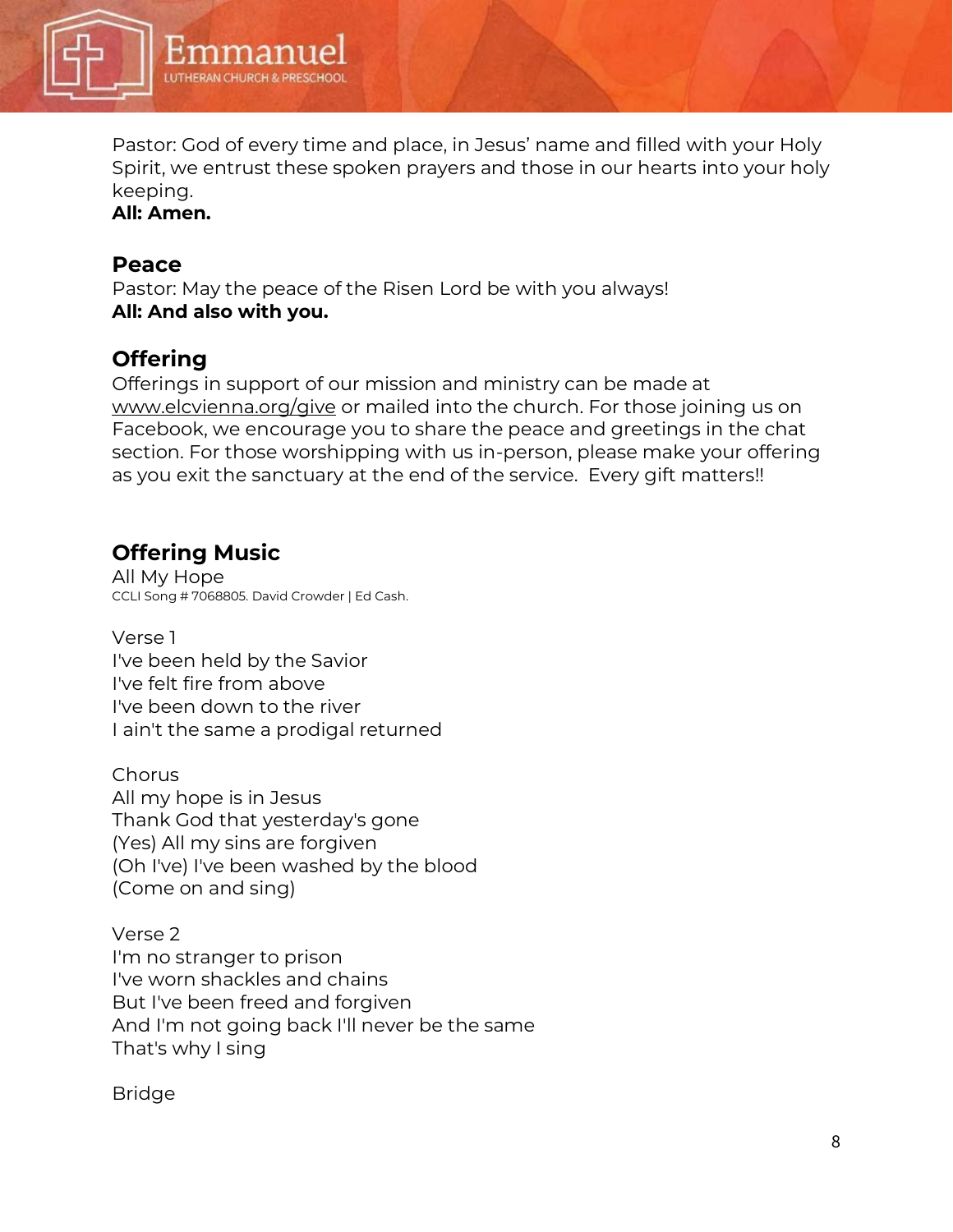

There's a kind of thing that just breaks a man Break him down to his knees God I've been broken more than a time or two Yes Lord then He picked me up and showed me What it means to be a man Come on and sing

## **Meal: Jesus Gives Us Forgiveness and Life**

### **Holy Communion Words of Institution**

Pastor: We remember that in the night in which he was betrayed, Jesus took bread, broke it, and gave it to his disciples saying, "Take and eat. This is my body given for you. Do this in remembrance of me."

Pastor: And again, after supper, he took the cup, gave thanks, and gave it for all to drink saying, "This cup is the new covenant in my blood, shed for you and all people for the forgiveness of sin. Do this in remembrance of me."

### **The Lord's Prayer**

Pastor: Lord, remember us in your kingdom and teach us to pray…

#### **All: Our Father in heaven,**

**hallowed be your name, your kingdom come, your will be done, on earth as in heaven. Give us today our daily bread. Forgive us our sins as we forgive those who sin against us. Save us from the time of trial and deliver us from evil. For the kingdom, the power, and the glory are yours, now and forever. Amen.**

Pastor: The gifts of God for the people of God! Come all are welcome! **All: Thanks be to God!**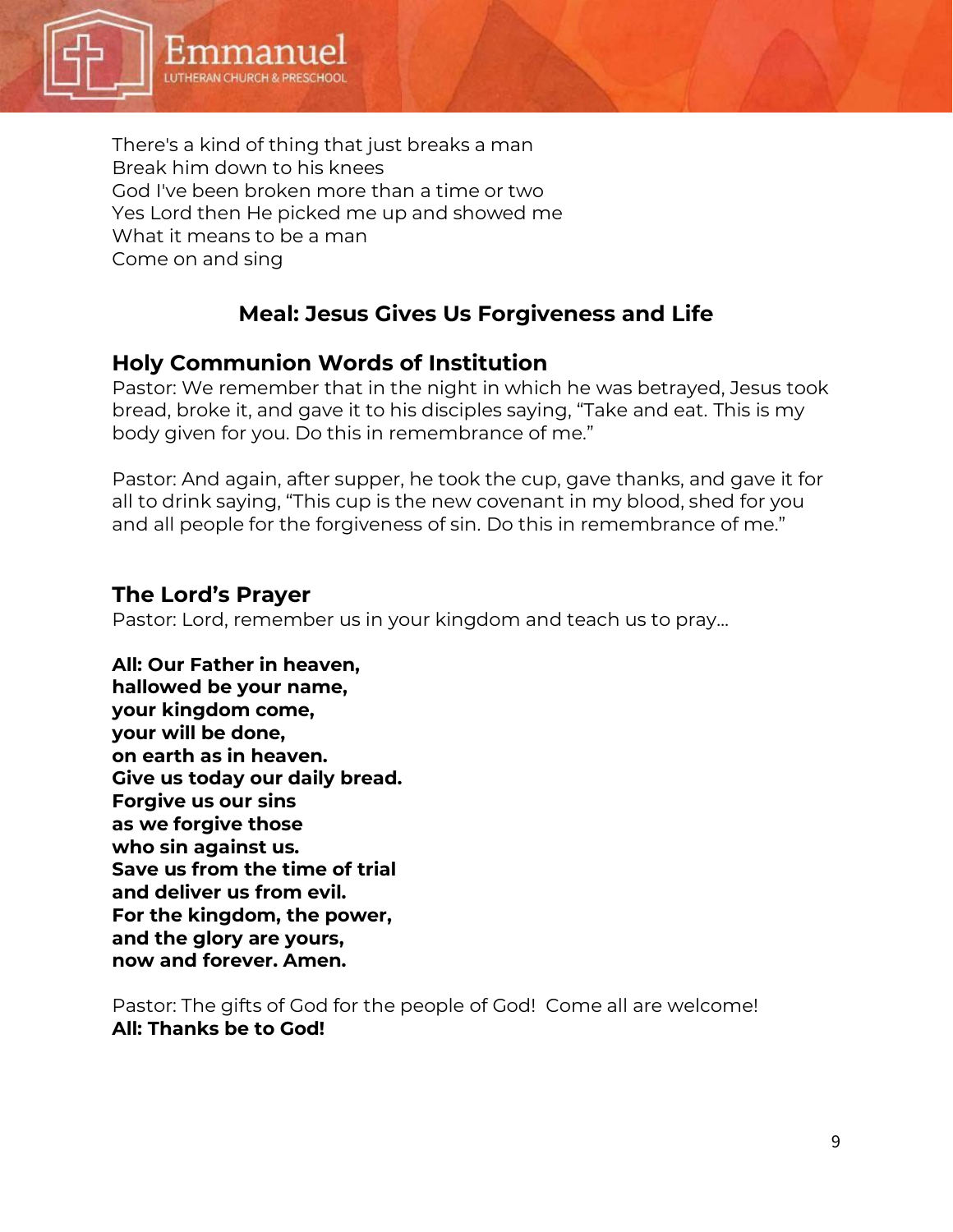

## **Communion Instructions**

All are invited to come forward to receive communion or a blessing. Wafers will be dipped in wine and handed to you. Gluten-free wafers are available upon request. We have goldfish and a blessing for our non-communing children. You are also welcome to pray at the communion rail after you have been communed.

# **Communion Music\***

I Surrender All CCLI Song # 4199438. Curtis Mulder | Judson Wheeler Van DeVenter | Winfield Scott Weeden.

Verse 1 All to Jesus I surrender All to Him I freely give I will ever love and trust Him In His presence daily live

Chorus I surrender all I surrender all All to Thee my blessed Saviour I surrender all

Verse 2 All to Jesus I surrender Humbly at His feet I bow Worldly pleasures all forsaken Take me Jesus take me now

Chorus I surrender all I surrender all All to Thee my blessed Saviour I surrender all

Verse 3 All to Jesus I surrender Make me Saviour wholly Thine Let me feel the Holy Spirit Truly know that Thou art mine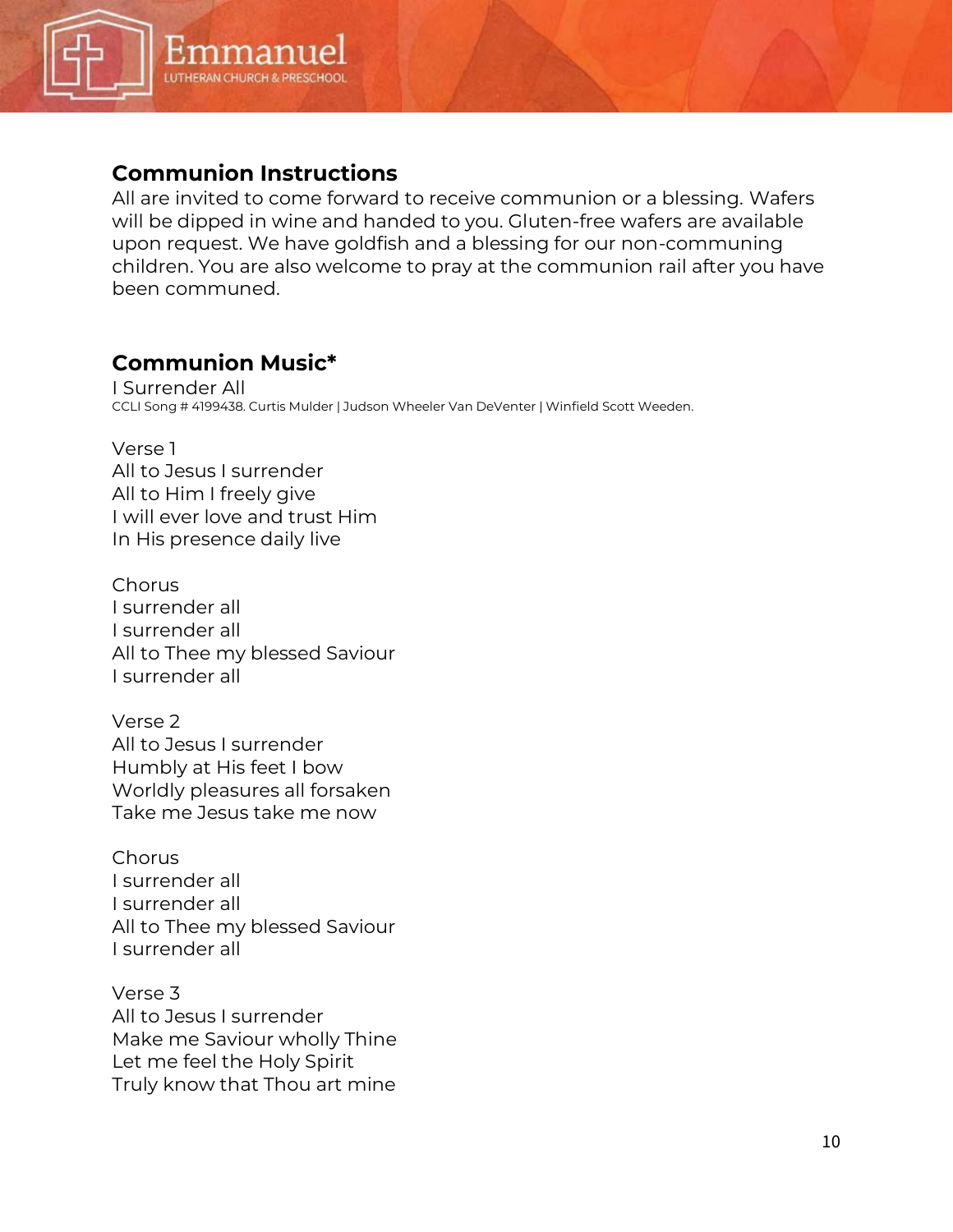

Chorus I surrender all I surrender all All to Thee my blessed Saviour I surrender all

Verse 4 All to Jesus I surrender Lord I give myself to Thee Fill me with Thy love and power Let Thy blessing fall on me

Chorus I surrender all I surrender all All to Thee my blessed Saviour I surrender all

# **Sending: The Holy Spirit Leads Us in Mission to the World**

### **Blessing**

Pastor: The God of peace, Father,  $\pm$  Son, and Holy Spirit, bless you and keep you this day and always.

**All: Amen.**

## **Sending Song\***

Thrive CCLI Song # 7006228. Mark Hall | Matthew West.

Intro Oh oh Verse 1 Here in this worn and weary land Where many a dream has died Like a tree planted by the water We never will run dry

Pre-Chorus So living water flowing through God we thirst for more of You Fill our hearts and flood our souls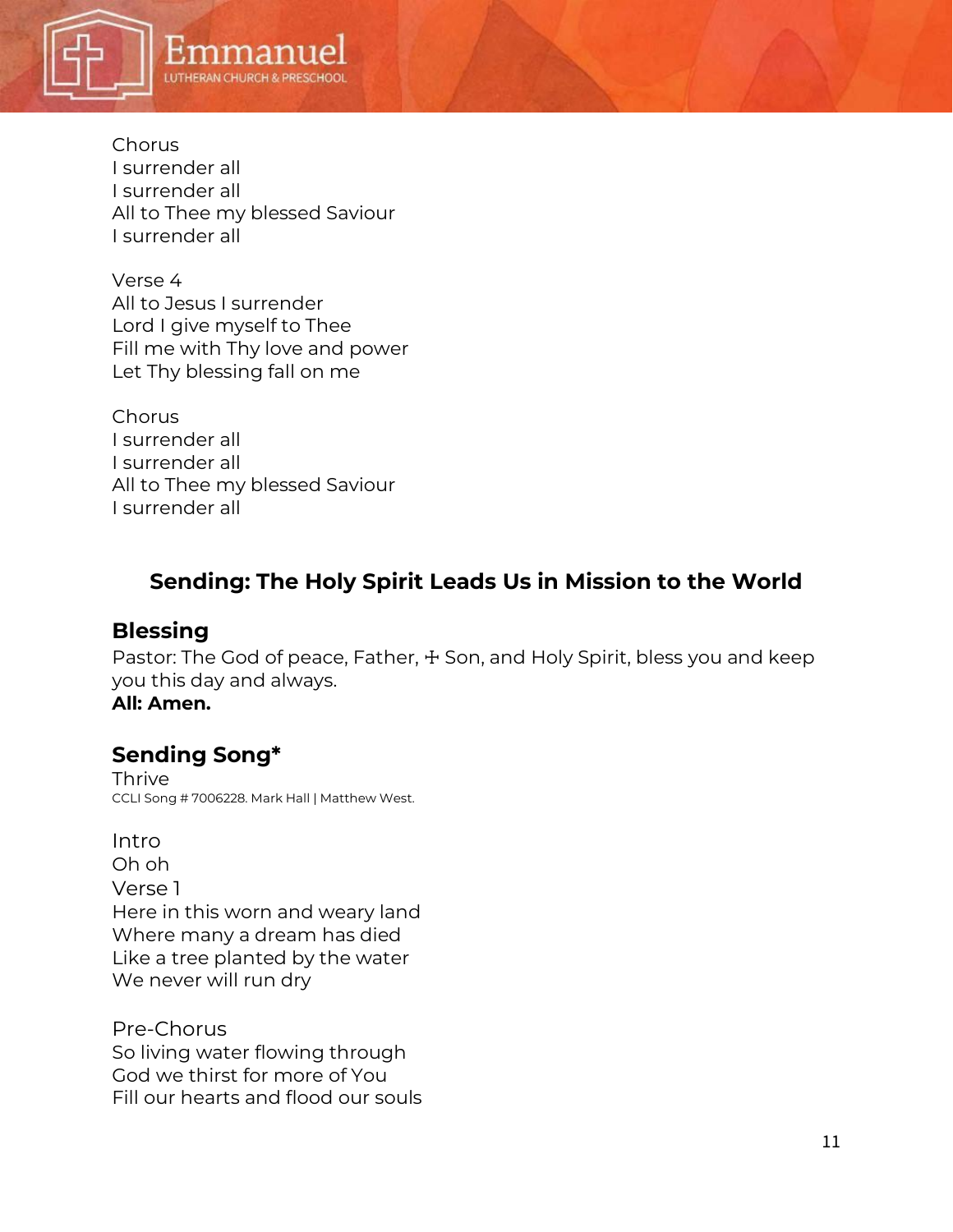

#### With one desire

#### Chorus

Just to know You and to make You known We lift Your name on high Shine like the sun make darkness run and hide We know we were made for so much more Than ordinary lives It's time for us to more than just survive We were made to thrive

## Verse 2

Into Your Word we're digging deep To know our Father's heart Into the world we're reaching out To show them who You are

# Bridge

Joy unspeakable Faith unsinkable Love unstoppable Anything is possible (REPEAT 3X)

Interlude Oh oh Oh oh

Ending We were made to thrive

### **Sending**

Leader: Go in peace, and share the good news! **All: We will. Thanks be to God!** 

## **Recessional Music\***

**Thrive** CCLI Song # 7006228. Mark Hall | Matthew West.